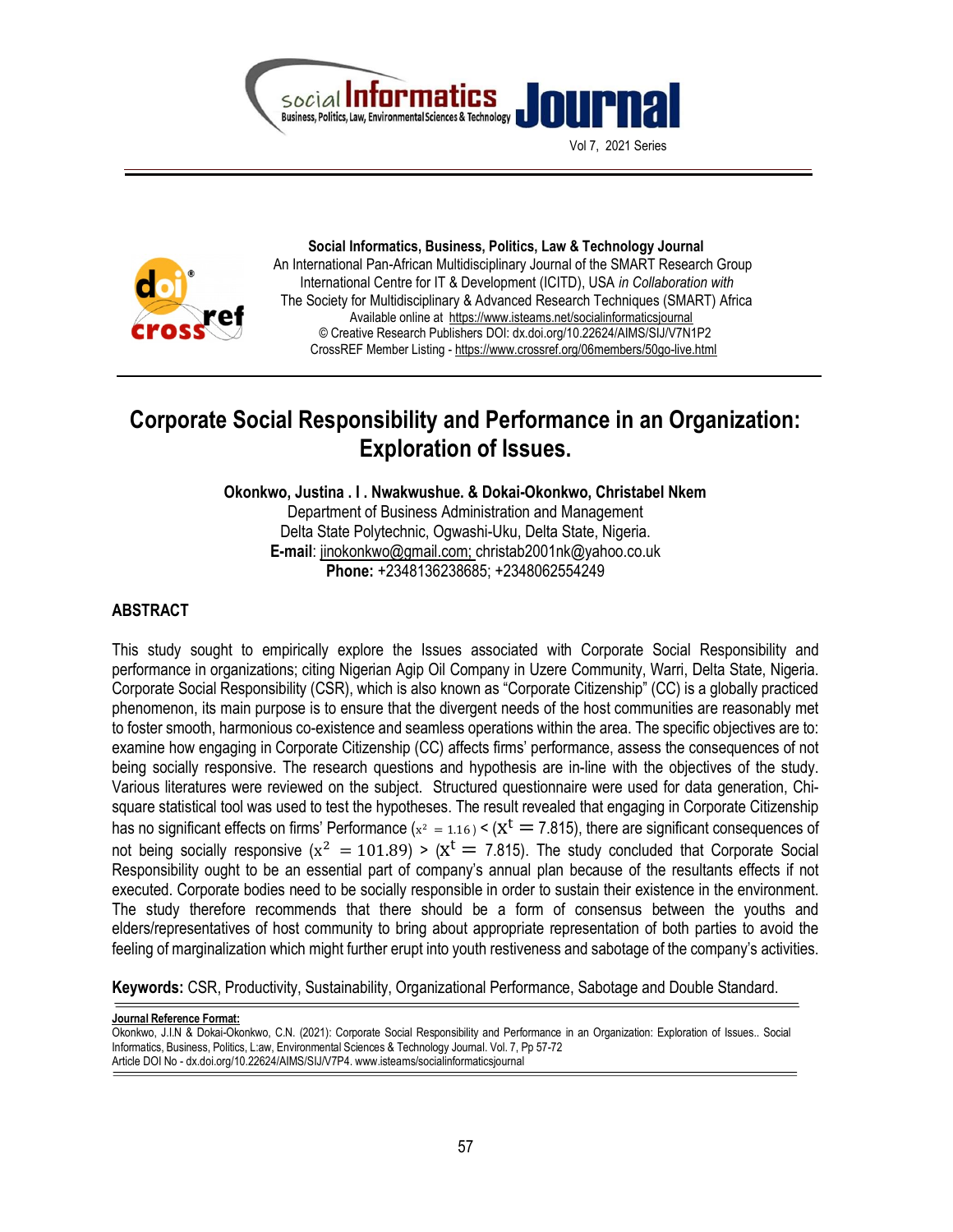

## 1. BACKGROUND TO THE STUDY

As the global business environment revolves into volatile competitions aided by sophisticated technology and liberal trade among Nations, only the proactive firms that are dynamic will continue to soar high and maintain competitive edge. Corporate Social Responsibility (CSR), which is also known as "Corporate Citizenship" (CC) is a globally practiced phenomenon with the aim of ensuring that the divergent needs of the host communities are reasonably met to foster smooth, harmonious co-existence and seamless operations within their host communities (Amit, Gayatril, Vipul, and Shraddha, 2012).

In this millennium, Corporate Social Responsibility issues relating to environment and Sustainability are more pronounced and imperative, especially in the business sector. Organizational mission and visions are complementary with their operating environments; they ought to interact in ways that demonstrate respect for ethical values of the people, communities and the environment at large. Although short-term economic gain can be pursued but failure to appropriately plan for longer-term social and environmental impacts could make those business practices unsustainable.

Corporate Social Responsibility (CSR) could be perceived as a management concept and process whereby companies integrate social and environmental concerns in their business operations and interactions with stakeholders on a voluntary basis (European Commission, 2001). Organizations consider the interest of society by taking responsibility for the impacts of their activities on customers, suppliers, employees, shareholders, communities and other stakeholders as well as the environment (Bhattacharya, Korschun, and Sen., 2009); It is a commitment to improve the well being of host communities by discretionary business practices through the contribution of corporate resources to sustain the environment and also show some form of appreciation to the indigenes (Charkraborty, 2010).

Despite the promising prospects of Corporate Citizenships (CC), it encompasses variety of issues revolving around companies' interactions with society/host communities and the attitudes of representatives of both parties. Contemporary business managers have understood the necessities of building mutually beneficial relationship between the business and its environment as a means of mitigating the embedded reprisal that might result from the abuse and unsustainable activities of the company on the environment (Bhattacharya, et al, 2009).

#### 1.1 Statement of the Problem

Most flexible organizations focus more on developing cordial relationships with customers, suppliers, host communities and other stakeholders to ensure long-term business sustainability because of the obvious consequences that aligns with the negligence of their operating environment. Some organizations have understood and embraced the concept of Corporate Social Responsibility (CSR) as a means of improving their performance; while others are yet to realize and embrace the underlying benefits of being socially responsible, they are of the myopic view that such activities mounts pressures on their finances which negatively impact on organizational performance; therefore they ignore their responsibility towards society or simply refuse to be socially responsible. Contemporary organizations that understood the strategic value of CSR encounters some constraints in the process of executing this essential civic responsibility. Some of the controversial issues/challenges that militate against the successful execution of CSR are not limited to the following: conflict of interest between community leaders and company's representatives, misrepresentation of issues and facts, greed, frustration, sabotage, and double standard etc.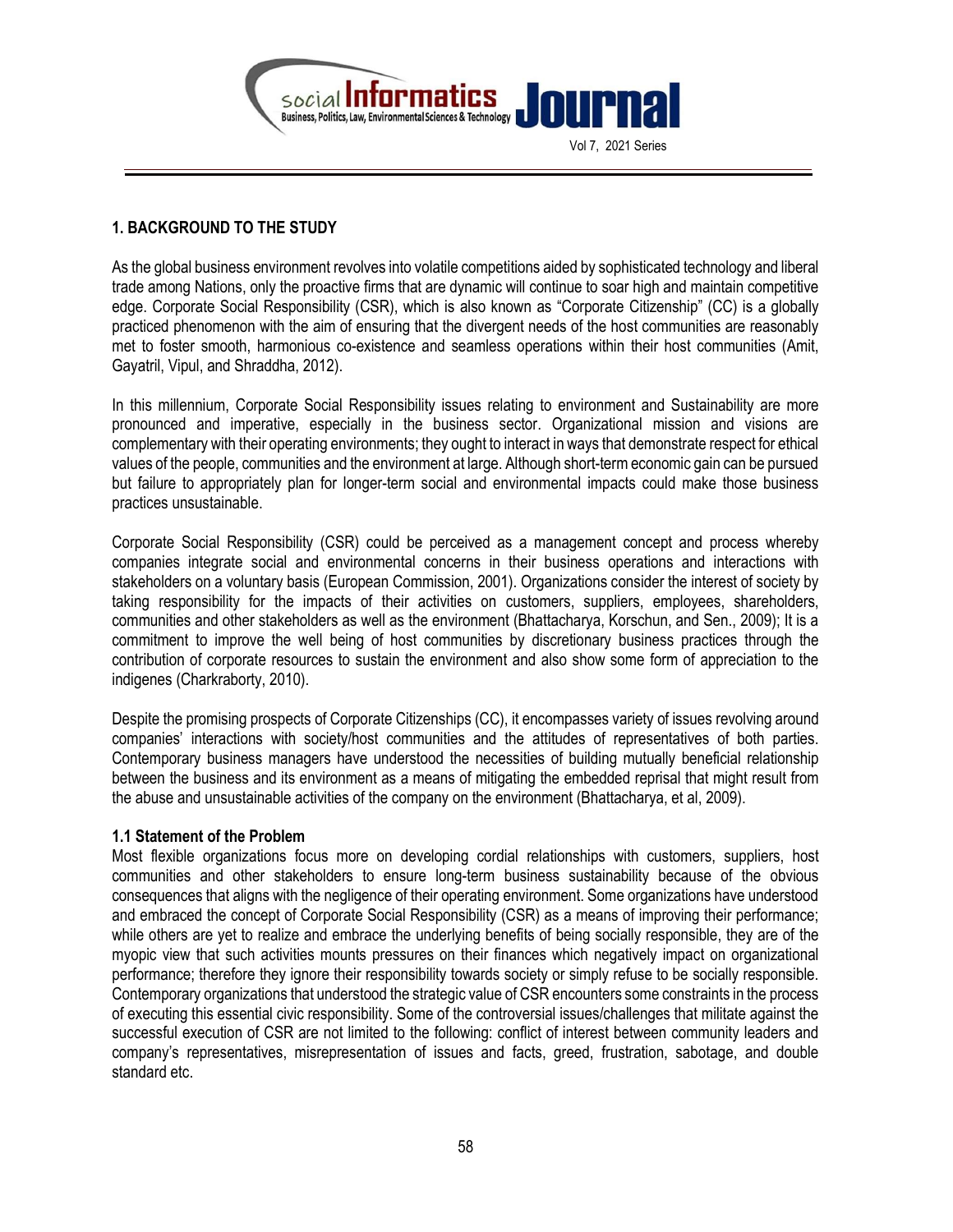

It is against this backdrop that the researcher sought to explore the issues associated with CSR and performance in an organization.

## 1.2 Objectives of the Study

The specific objectives of this study are to:

- i. Examine how engaging in Corporate Citizenship (CC) affects firms' performance.
- ii. Assess the consequences of not being socially responsive.

#### 1.3 Research Questions

- i. To what extent does engagement of Corporate Citizenship affect firms' performance?
- ii. What are the consequences of not being socially responsive?

#### 1.4 Research Hypotheses

- $i.$  H<sub>0</sub>: Engaging in Corporate Citizenship has no significant effects on firms' Performance.
- $ii.$  H<sub>0</sub>: There are no significant consequences of not being socially responsive.

#### 1.5 Conceptual Framework

Corporate Social Responsibility (CSR) is a process whereby companies integrate social and environmental concerns into their business operations and interactions with their stakeholders on a voluntary basis due to increased awareness that responsible corporate behavior leads to sustainable business success (EU, 2002). Managers are also saddled with the responsibilities of making decisions that nurture, protect, enhance and promote the welfare of stakeholders and the society as a whole (Orji, 2006). CSR is a charitable responsible behavior that companies must portray concerning its operating environment; they ought to execute projects at will that can enhance the standard of living within its operating environment without being coerced (Omoefe, 2002). Corporate Citizenship can also help to improve staff perception of their company, particularly when the staff becomes involved through enlisting indigenes in their payroll, fund raising activities or community volunteering (Bhattacharya, Sankar and Korshum, 2008). CSR has been found to encourage customer orientation among frontline employees (Korschun, Bhattacharya and Suain, 2011).

#### 1.6 Merits associated with being Socially Responsible

Risk Management: Managing risk is a central part of many corporate strategies. Reputation that was built in decades could be ruined in hours through incidents of corruption, scandals or environmental accidents. These can also draw unwanted attention from regulators, courts, government and medial agencies. Building a genuine culture of doing the right thing within a corporation can offset these risks (Kytle, Beth and Singh, 2005).

Brand Differentiation: In highly competitive market, companies strive for a unique selling proposition that can separate them from other competitors in the mind of consumers. CSR plays a vital role in building customer loyalty based on distinctive ethical values and it is empirical that business organizations benefits from building a reputation of integrity and best practice (Paluszek, 2008).

License to Operate: Companies are keen to avoid the loss or revocation of operating license by indigenous government. By engaging in substantive voluntary activities, they can persuade government and the wider public that issues such as health and safety, infrastructural and community development and others relating to environmental sustainability is being adhered to as good corporate citizens with respect to labour standard and global best practice (Ngige, 2013).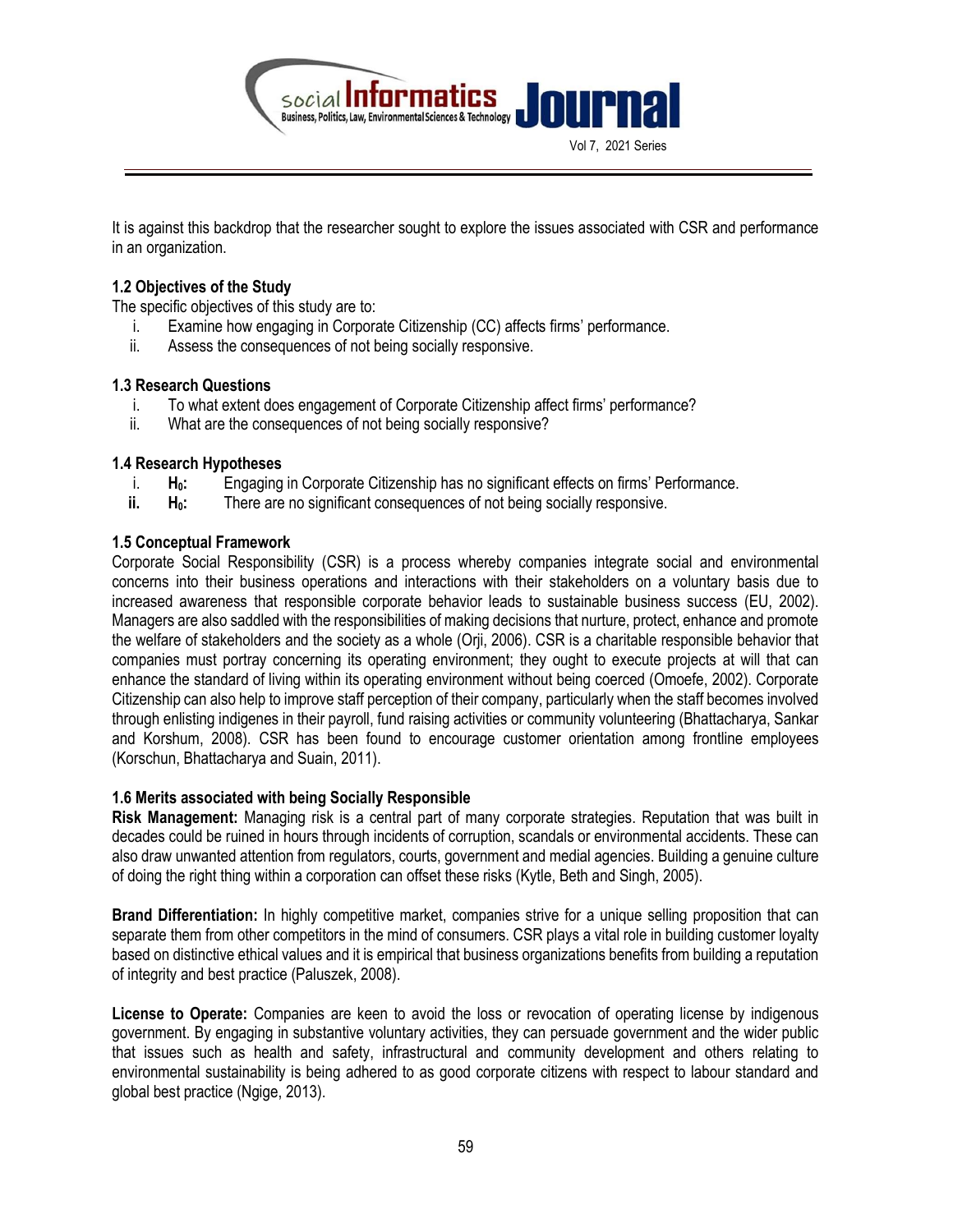

#### 1.7 Mitigating Factors of that influence Corporations' Non-CSR Compliant

The following are some of the reasons why some corporations avoid being socially responsible:

- i. Multinational companies in Nigeria sign agreement with indigenous government without reference to the immediate host communities thus, they claim not to be responsible to the host communities but only to Government.
- ii. The corporate bodies in Nigeria have simply capitalized on the weak legal framework and regulatory watch agencies in the country who fails to regulate the activities of such multinationals in the corporate sphere.
- iii. The current ethical dispute on resource control between host communities and the federal government aided multinationals and other corporate bodies to continue to get away with abuse of the environment through gas flaring, oil spillage and deforestation of the environment (Nigeria Observer News Paper, May 29, 968; as cited by Aderemi, 2012 and Addah, 2014).

Basically, there are four (4) main challenges which companies are likely to encounter when undertaking CSR. They are categorized into community concern, governmental concern, infrastructure and internal concern (Enimil, 2012).

Community concerns: The challenges associated with community issues are the inability of organizations' to reach out to all the indigenes because of insufficient funds budgeted for CSR. Another issue pose to organizations is illiteracy, greediness of community representatives and resistance to change. Some unenlightened indigenes tend to put up an antagonistic behavior due to their ignorance on CSR.

Governmental concerns: Some governmental agencies that are meant to monitor and regulate the activities of these corporations tend to employ weak policies that are very easy to evade. As a result of this, companies capitalize on the loop hole and shy away from their social obligations. Due to this reason, many organizations engage in ridiculous CSR activities.

Infrastructure concern: One of the primary duties of government is the provision of infrastructural facilities to aid economic growth and National development. In an instance where these facilities are not in place, it tends to frustrate the plans of business organizations because they will have some difficulties in conducting their business activities while experiencing low productivity and low profit turnover.

Internal issues: Inadequate resources due to low profit turnover serves as one of the most important challenges subduing management quest for philanthropic act, which balls back to the above inadequate infrastructural facilities. The Problems companies face in carrying out their social responsibility is almost insurmountable. However through commitment and their willingness to give a helping hand to the society, they are able to overcome some of those challenges.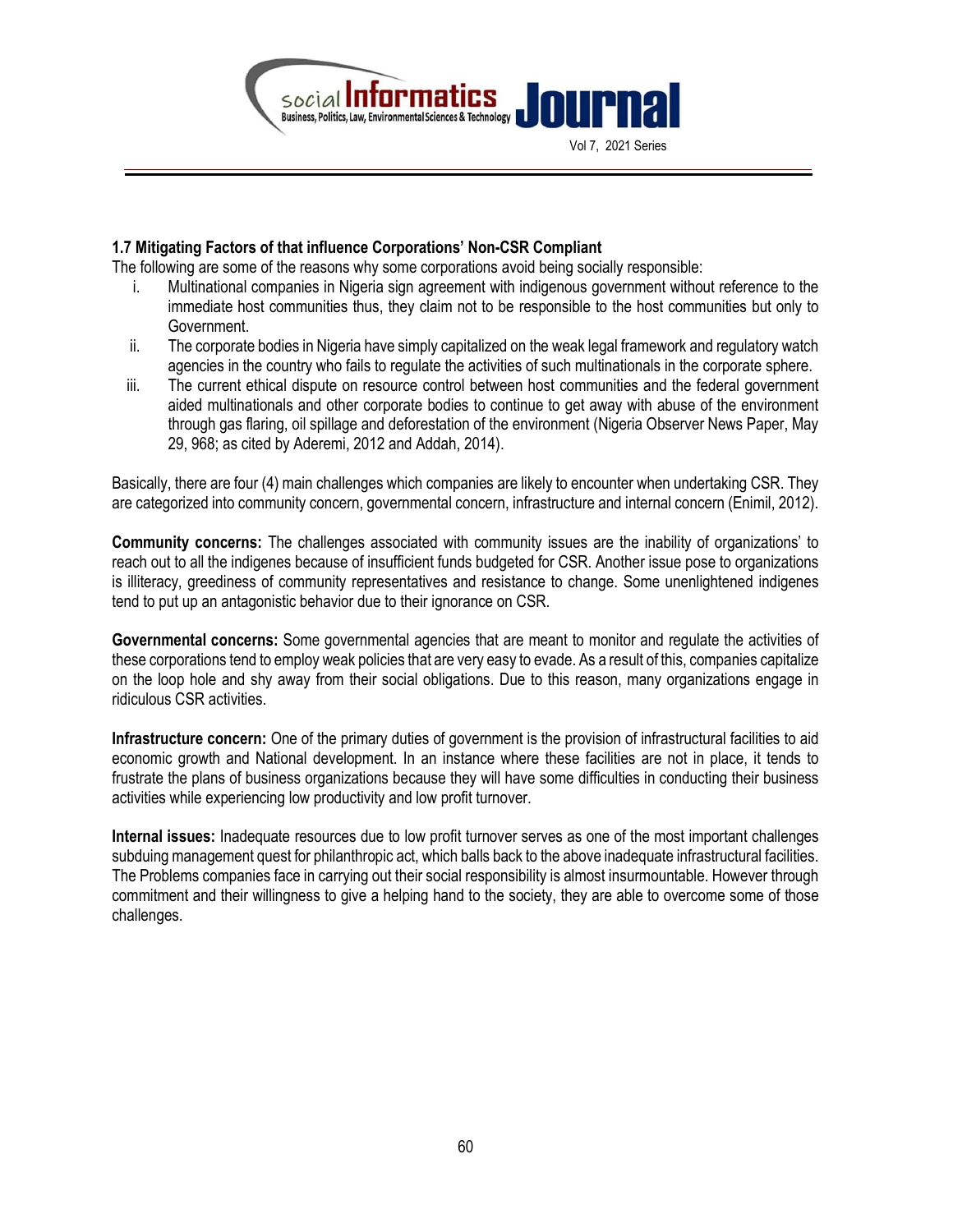

#### 1.8 Examples of CSR Projects

- Construction of Class room blocks
- Building of health care centres
- Granting of scholarships
- Sustenance of the environment, e.t.c

Performance is a continuous and flexible process that involves managers and employees' whom they manage to act as partners within a framework that sets out how they can best work together to achieve the desired results (Armstrong, 2006). The concept of organizational performance is based on the idea that an organization is a voluntary association of productive assets, including human, physical and capital resources, for the purpose of achieving a shared purpose (Barney and Wright, 1998). Performance is the end result of activities; it includes the actual outcomes of the strategic management process. The practice of strategic management is justified in terms of its ability to improve the organization's performance (Wheelen and I-lunger, 2010 in Agha, Alrubaiee and Jamhour, 2012 as cited in Usman, 2015).

#### 1.9 The Relationship between CSR and Business Performance

The question as to whether CSR enhances business performance has been the center of many debates over the past years and there has not been any real consensus on the topic. Although many companies in developed countries claimed that CSR has taken their businesses to a high new level and therefore swear by it, others (especially in the emerging countries) on the other hand view it as a way of wasting organizational resources. But the contending issue is identifying the challenges that frustrate companies from being socially responsible. Performance could be measured in terms of firms' financials, employee's commitment, corporate reputation, market share/coverage and brand differentiation; which can be used to measure the success or otherwise of CSR activities.

#### 1.10 CSR and Organizational Performance

Organizational performance is an analysis of a company's outputs as compared with stipulated objectives and goals (Business Dictionary, 2014). Within corporate organizations, there are three primary outcomes that are used to measure performance, they are: financial status, market share/coverage and shareholder value. Significant efforts have been made to understand the impact of CSR activities on organizational performance. Husted and Salazar, (2006); Marom, (2006); Moneva et al., (2007); Orlitzky et al., (2003). Pava and Krausz's (1995) comprehensively review some empirical studies on the relationship between CSR and organizational performance. They found out that firms perceived as having met their social responsibility criteria perform better than other companies that are not socially responsible. Such positive relationship has also been supported by a recent meta-analysis of the relationship between CSR and organizational performance (Orlitzky et al., 2003).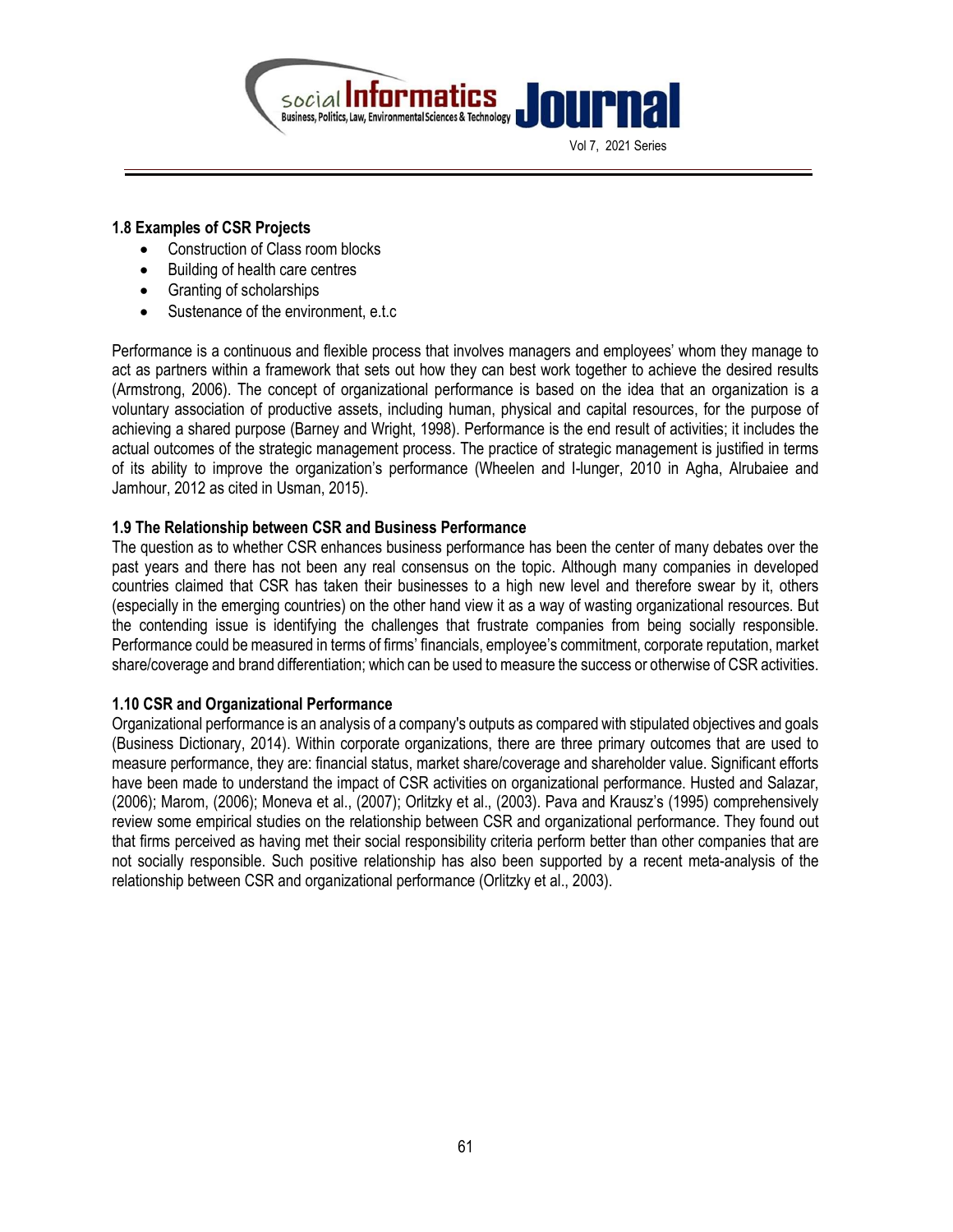

## 2. RELATIONSHIP BETWEEN CORPORATE SOCIAL RESPONSIBILITY AND PERFORMANCE

The model in Fig. 1 examines the relationship between Corporate Social Responsibility (CSR) and performance in an organization. Performance in an Organization was measured with two variables: performance and social responsiveness. It proposes that when a firm performs CSR, it impact on its performance and sustainability.



Figure 1: Research Conceptual Model

#### 2.1 Theoretical Framework

There have been a lot of arguments about the exact nature of CSR. Two major schools of thought are at opposing extremes of a continuum; they are: "the restrictive (Shareholders theory) and expansionist view (Stakeholders theory)". The restrictive view is made up of proponents of profit maximization while expansionist view consists of writers who believe that business organizations have to be socially responsible. Depending on one's perspective, CSR can be interpreted with either of the theories discussed below:

#### 2.1.1 Shareholders Theory (Levitt, 1985)

This theory is also known as the Classical economic view. The author debates about the social responsibility of business in his Harvard Business review article, titled "The Danger of Social Responsibility"; he cautioned that "government job is not business, and business job is not government". Based on his perspective, companies are not meant to waste their resources in maintaining the operating environment because that is the duty of the government and not of the company whose main aim is profit maximization. The only responsibility of business organization is to use its resources to engage in activities designed to maximize profit through open and free competition, without deception and fraud. This position is based on the argument that business organizations are economic institutions whose legitimate functions are economic performance and not social activity (Friedman, 1970).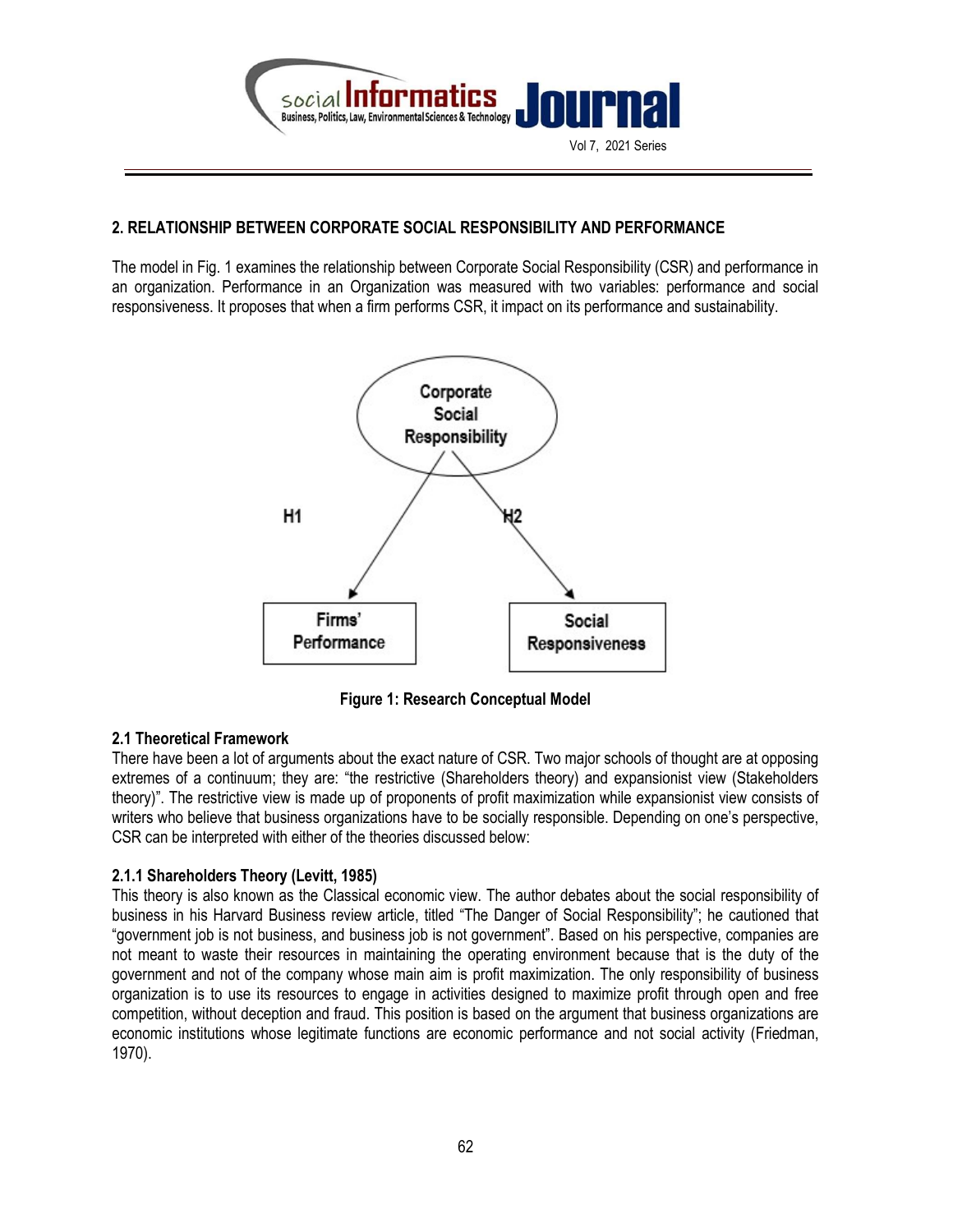

In contrast to this view, Carroll (1979) proposes that the managers of business organizations have four (4) responsibilities: Economic, Legal, Ethical, and discretionary responsibilities. These four categories are listed in order of priority; business firms must first make profit to satisfy its economic responsibilities. To continue in existence, the firm must follow the law, thus fulfilling its legal obligations. To this point Carroll and Friedman are in agreement. Carroll however, went further by arguing that business managers have responsibilities beyond economic and legal. Having satisfied the above two responsibilities, business organizations should strive to achieve its social responsibilities, which include both ethical and discretionary responsibilities.

## 2.1.2 Stakeholder theory (Freeman, 1984)

This theory is of the opinion that business organizations must play an active social role in the society in which it operates. Freeman asserts that managers must satisfy a variety of constituents (e.g Shareholders', Employees', Customers', Suppliers', Government and Local Community) who can influence firm outcomes. Stakeholder theory implies that it can be beneficial to the firm to engage in certain CSR activities that non-financial stakeholders perceive to be important, otherwise, these groups might withdraw their supports (Freeman, 1984).

#### 2.2 Empirical Framework

The study conducted by Ukpabi, Ikaba, Enyindah, Orji, and Idatoru, (2014) empirically investigated the role of CSR in the attainment of organizational goals in the oil and gas industry of Niger Delta region of Nigeria. The result was intended to educate Managers and players in the oil and gas industry of the enhanced form of carrying out CSR and its impact on the attainment of organizational effectiveness. SPSS V.21 was used. The statistical tools employed in the analysis were descriptive statistics, Pearson's Correlation and regression were used to test the hypotheses. A survey of 126 oil and gas firms revealed that 81.7% are engaged in CSR while 18.3% are not.

The study revealed as follows: there is a significant correlation between CSR and organizational effectiveness, also that a firm's active involvement in CSR has a significant contribution to its productivity and stability. The study concluded that oil and gas firms should upscale their involvement in CSR by making a paradigm shift from the traditional donation of foodstuff and Christmas gifts to creating capacity that will engender independent entrepreneurial abilities, economic vision, passion and drive for self-accomplishment.

The study of Nana, and Doris (2016) sought to assess the impact of Corporate Social Responsibility on organizational performance. The research employed descriptive survey research design. Target population of the study was made up of Management Staff of Vodafone Ghana ltd. Primary data were captured through the use of questionnaire administered to Management and Staff of Vodafone Ghana ltd. (20) respondents were randomly selected among Management and Staff through simple random sampling technique. The study revealed that the company engages in CSR program because it wants to create an image of a good corporate citizenship.

It was concluded that CSR has a substantial and positive impact on all performance, indicators used in the literature review are: finance, organizational performance overtime, reputation, employee commitment and brand differentiation. It was therefore recommended that companies should identify their stakeholders' needs before taking CSR initiatives; also top management must understand the strategic financial benefits of CSR activities and include CSR initiates in their strategic plans.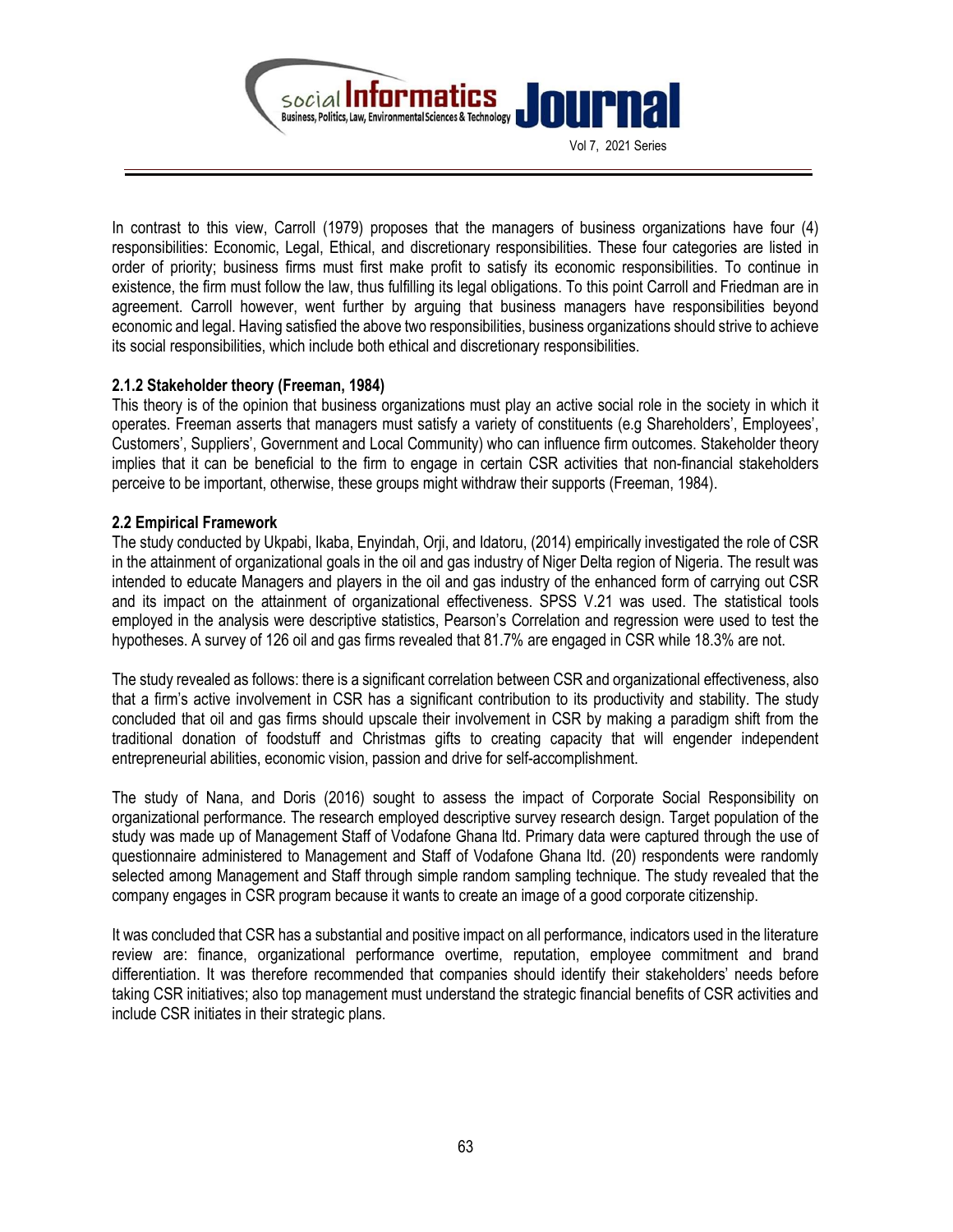

## 3. METHODOLOGY

Descriptive survey design was used for this study, the population comprises of 67 employees' of Nigeria Agip Oil Company Ltd and 280 Indigenes of Uzere Community (Host Communities). Convenience sampling method was used to determine the sample size of 50 for Nigerian Agip Oil Ltd and 100 indigenes of Uzere community in Delta state. Structured questionnaire was used for data collection and the collected data were analyzed with simple

fe and the state of the state of the state of the state of the state of the state of the state of the state of

percentages, while the hypotheses were tested with Chi-square statistical tool.  $X^2 = \sum_{n=1}^{\infty} \frac{(f_0 - f_0)^2}{n!}$ 

#### Where:

- $X^2$  = Chi-square
- fo = Frequency Observed
- $fe = Frequency Expected$
- $\sum$  = Summation

## 4. DATA PRESENTATION AND ANALYSIS

The Researchers distributed 50 copies of questionnaire to Nigerian Agip Oil Company and 100 copies of questionnaire to Indigenes of Uzere Community, out of which 40 copies were completed and returned by the Company's Staff while 10 copies were not returned and 80 copies were completed and returned by the indigenes of Uzere community.

#### 4.1 Data Analysis

The data generated from respondents were presented as follows:

|                     | Company          |                 | Community |                 |
|---------------------|------------------|-----------------|-----------|-----------------|
| (QTN)               | <b>Frequency</b> | Percentages (%) | Frequency | Percentages (%) |
| Distributed QTN     | 50               |                 | 100       |                 |
| <b>Returned QTN</b> | 43               | 86              | 89        | 89              |
| QTN not Returned    |                  | 14              |           |                 |
|                     |                  | 100             |           | 100             |

## Table 1: Distribution and Return of Questionnaire (QTN)

Source: field survey, 2021.

Table 1 above revealed that out of the distributed questionnaire (QTN) to both the employees' of Nigerian Agip Oil Company (NAOC) and Indigenes of Uzere Community (IUC); 43 copies representing (86%) of QTN administered to NAOC were dully completed and returned, while 7 copies representing (14%) were not returned; 89 copies representing (89%) of QTN administered to IUC were dully completed and returned, while 11 copies representing (11%) were not returned.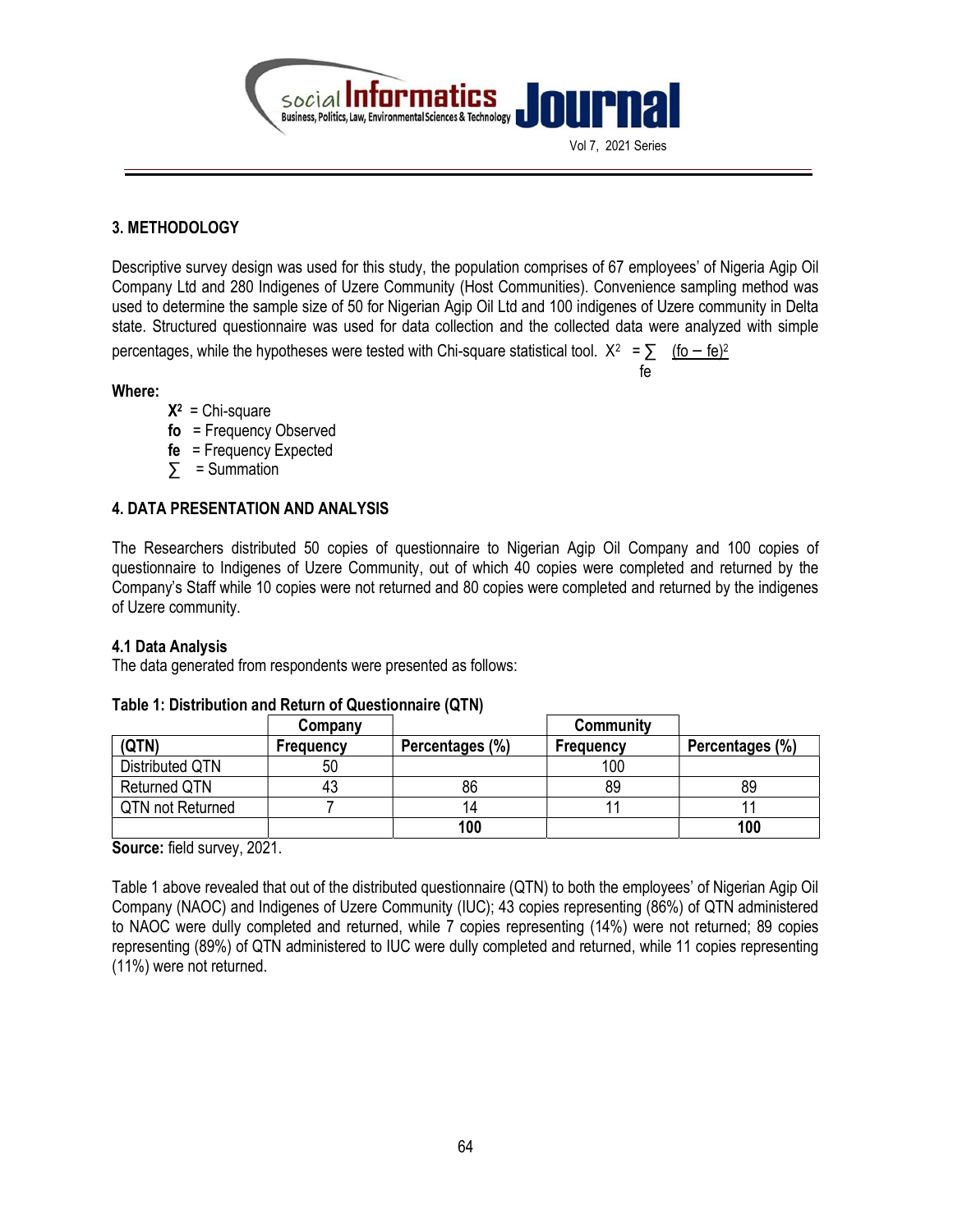

Vol 7, 2021 Series

## 4.2 Bio Data

#### Table 2: Gender Distribution

|              | Company          |                 | Community |                 |
|--------------|------------------|-----------------|-----------|-----------------|
| Gender       | <b>Frequency</b> | Percentages (%) | Frequency | Percentages (%) |
| Male         | າາ<br>ບບ         | 76.74           | 52        | 58.4            |
| Female       |                  | 23.3            | ັບ        | 41.6            |
| <b>Total</b> | 43               | 100             | 89        | 100             |

Source: field survey, 2021.

Table two above shows that out of the population of NAOC, 33 respondents representing (76.74%) are Male while 10 respondents representing (23.3%) are female; the above table also revealed that out of the population of IUC, 52 respondents representing (58.4%) are Male while 37 respondents representing (41.6%) are Female. Based on these data, it could be concluded that there are more of Male respondents than Female in the population of the study.

#### Table 3: Age Distribution

|                  | Company          |                 | Community |                 |
|------------------|------------------|-----------------|-----------|-----------------|
| Years (yrs)      | <b>Frequency</b> | Percentages (%) | Frequency | Percentages (%) |
| Less than 45 yrs |                  |                 |           |                 |
| 45 yrs and above |                  | 58.1            |           | 58.4            |
|                  | 43               | 100             | 89        | 100             |

Source: field survey, 2021.

The above table revealed that out of the population of NAOC, 18 respondents representing (41.8%) are less than 45 yrs while 25 respondents representing (58.1%) are 45yrs and above; the table also shows that out of IUC, 37 respondents representing (41.6%) are less than 45 yrs while 52 respondents representing (58.4%) are 45 yrs and above. With the above data, it could be concluded that there are more advanced respondents than younger ones within the population.

#### Table 4: Education Background (EB)

|                   | Company          |                 | <b>Community</b> |                 |
|-------------------|------------------|-----------------|------------------|-----------------|
| <b>Education</b>  | <b>Frequency</b> | Percentages (%) | Frequency        | Percentages (%) |
| <b>Background</b> |                  |                 |                  |                 |
| <b>SSCE</b>       |                  |                 |                  | 3.37            |
| <b>OND</b>        |                  | 2.3             |                  | 12.4            |
| <b>B.Sc/HND</b>   |                  | 20.9            | 30               | 33.7            |
| M.Sc/above        | 33               | 76.7            | 45               | 50.6            |
| <b>Total</b>      | 43               | 100             | 89               | 100             |

Source: field survey, 2021.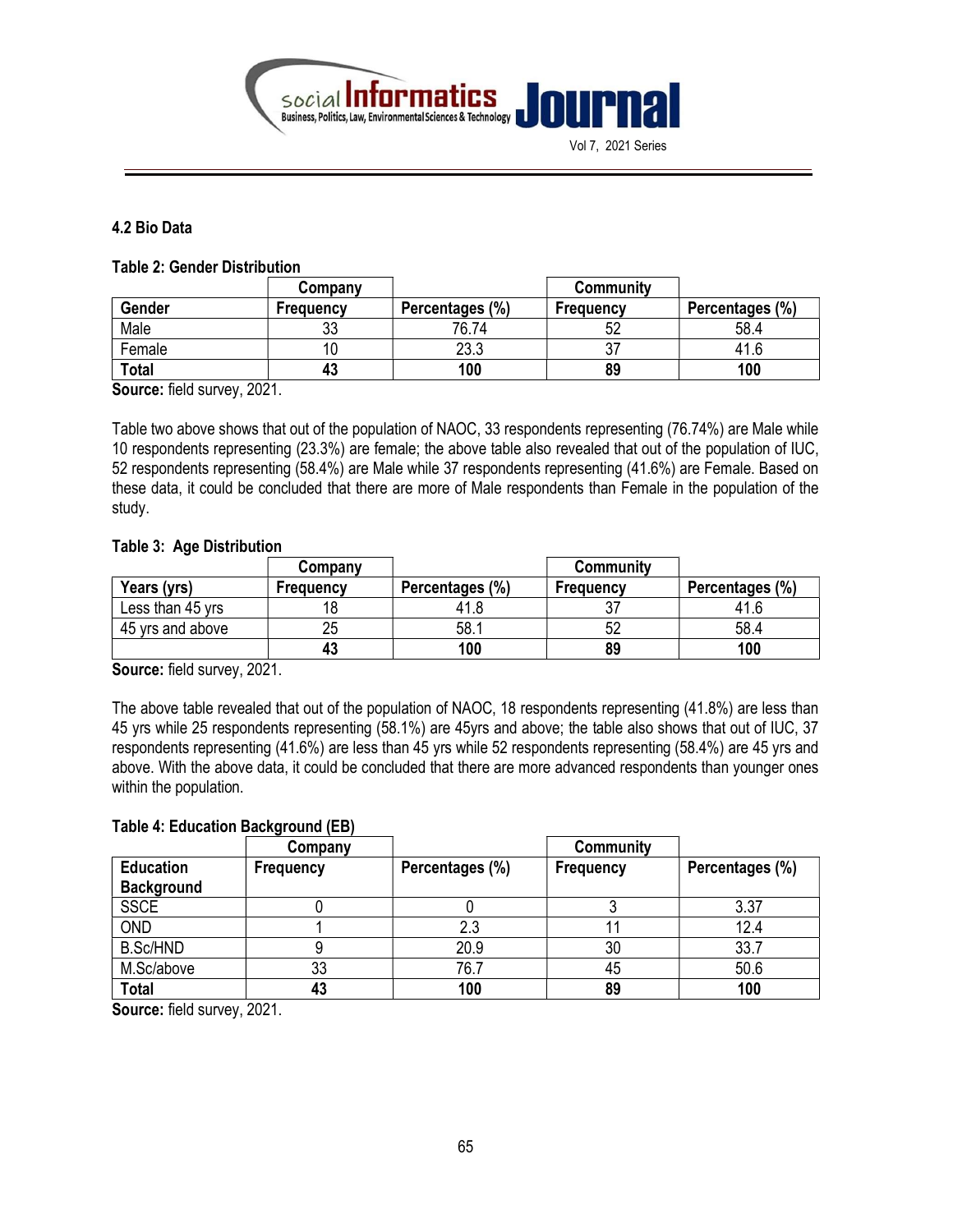

Table 4 shows that out of the NAOC respondents, 1 respondent representing (2.3%) is an OND holder, 9 respondents representing (20.9%) are B.Sc/HND holders, while 33 respondents representing (76.7%) owns M.Sc and above; the same table also shows that out of IUC, 3 respondents representing (3.37%) owns SSCE, 11 respondents representing (12.4%) are OND holders, 30 respondents representing (33.7%) are B.Sc/HND holders while 45 respondents representing (50.6%) owns M.Sc and others. It can be deduced from the above data that most of the respondents of NAOC and IUC are well educated.

Research Question 1: To what extent does engagement in Corporate Citizenship affect firms' performance?

Table 4.1.5: Responses to questionnaire item: Being socially responsible helps to create an enabling business environment for efficient operation.

| Responses                 | Frequency | Percentages (%) |
|---------------------------|-----------|-----------------|
| <b>Strongly Agreed</b>    | 40        | 93.02           |
| Agreed                    | ŋ         | 4.65            |
| <b>Strongly Disagreed</b> | O         |                 |
| Disagreed                 |           | 2.32            |
| <b>Total</b>              | 43        | 100             |

Source: field survey, 2021.

Table 4.1.5 shows that 40 respondents representing (93.02%) strongly agreed, 2 respondents' representing (4.65%) agreed, while 1 respondent representing (2.32%) disagreed with the statement that being socially responsible helps to create an enabling business environment for efficient operation.

| Table 4.1.6: | <b>Responses to questionnaire item:</b> Indigenous employees' are committed when they notice that |
|--------------|---------------------------------------------------------------------------------------------------|
|              | the company has the interest of their community at heart.                                         |

| <b>Responses</b>          | <b>Frequency</b> | Percentages (%) |
|---------------------------|------------------|-----------------|
| <b>Strongly Agreed</b>    | 40               | 93.02           |
| Agreed                    | 3                | 6.97            |
| <b>Strongly Disagreed</b> |                  |                 |
| Disagreed                 |                  |                 |
| <b>Total</b>              | 43               | 100             |

Source: field survey, 2021.

Table 4.1.6 shows that 40 respondents representing (93.02%) strongly agreed, while 3 respondents representing (6.97%) agreed with the statement that Indigenous employees are more committed when they notice that the company has the interest of their community at heart.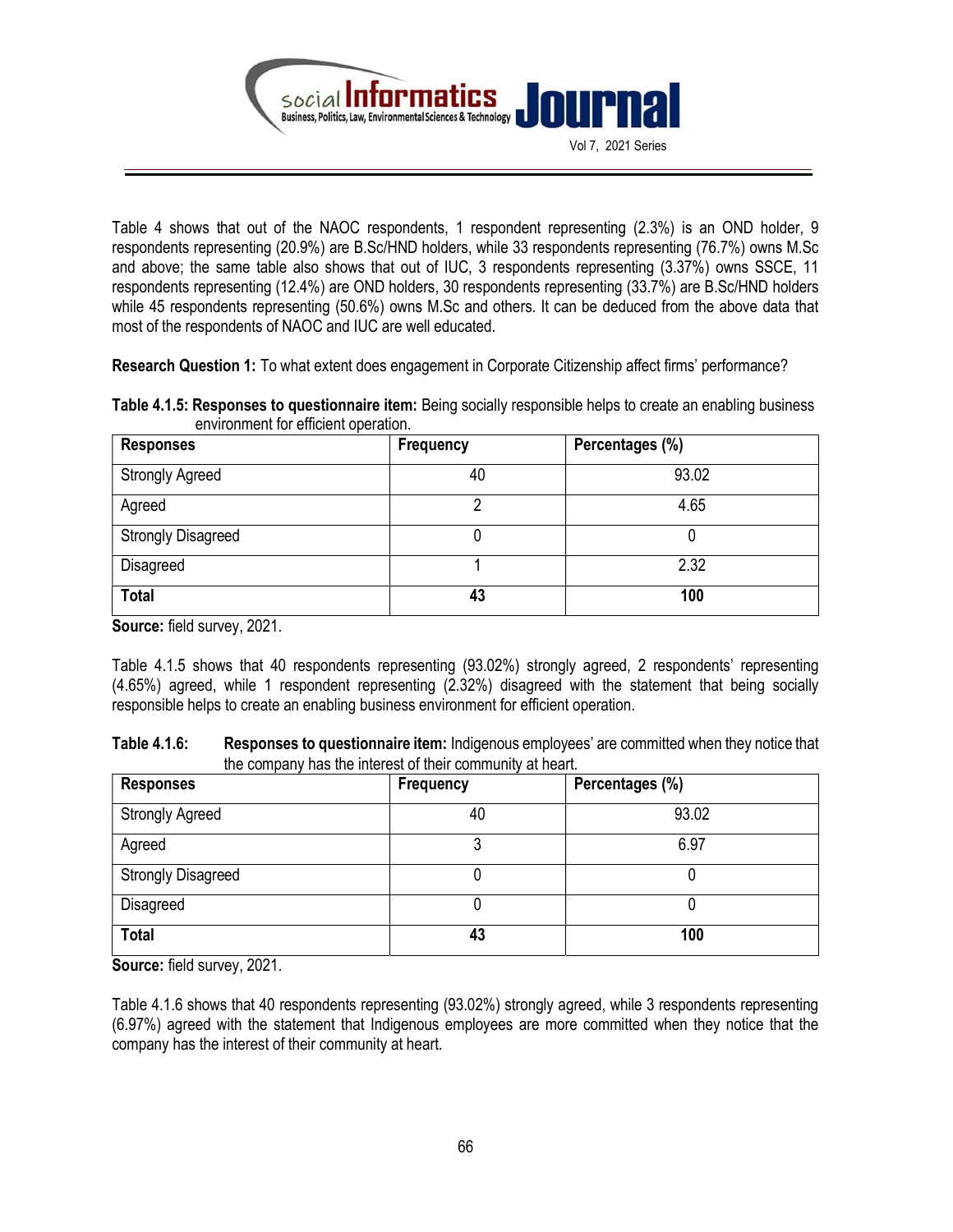

Table 4.1.7: Responses to questionnaire item: Adequate maintenance of the environment enables the company to harness more resources.

| Responses                 | Frequency | Percentages (%) |
|---------------------------|-----------|-----------------|
| <b>Strongly Agreed</b>    |           | 16.28           |
| Agreed                    | 26        | 60.5            |
| <b>Strongly Disagreed</b> |           | 9.3             |
| Disagreed                 |           |                 |
| <b>Total</b>              | 43        | 100             |

Source: field survey, 2021.

Table 4.1.7 shows that 7 respondents representing (16.28%) strongly agreed, 26 respondents' representing (60.5%) agreed, 4 respondents representing (9.3%) strongly disagreed, while 6 respondents representing (14%) disagreed with the statement that Adequate maintenance of the environment enables the company to harness more resources.

| Table 4.1.8: | <b>Responses to questionnaire item:</b> CSR compliant firms perform better than those companies |
|--------------|-------------------------------------------------------------------------------------------------|
|              | that are not because of the peaceful co-existence within their host community.                  |

| <b>Responses</b>          | Frequency | Percentages (%) |
|---------------------------|-----------|-----------------|
| <b>Strongly Agreed</b>    | 15        | 34.8            |
| Agreed                    | n         | 51.2            |
| <b>Strongly Disagreed</b> |           |                 |
| Disagreed                 |           |                 |
| <b>Total</b>              | 43        | 100             |

Source: field survey, 2021.

Table 4.1.8 shows that 15 respondents representing (34.8%) strongly agreed, 22 respondents representing (51.2%) agreed, 3 respondents representing (7%) strongly disagreed, while 3 respondents representing (7%) disagreed with the statement that CSR compliant firms perform better than those companies that are not because of the peaceful co-existence within their host community.

| Table 4.1.9: | <b>Responses to questionnaire item:</b> There is always crisis between the oil company and the host |
|--------------|-----------------------------------------------------------------------------------------------------|
|              | community as regards performing corporate social responsibility.                                    |

| <b>Responses</b>          | Frequency | Percentages (%) |
|---------------------------|-----------|-----------------|
| <b>Strongly Agreed</b>    |           | 12.3            |
| Agreed                    | 34        | 79.             |
| <b>Strongly Disagreed</b> |           | 4.t             |
| <b>Disagreed</b>          |           |                 |
| <b>Total</b>              | 43        | 100             |

Source: field survey, 2021.

Table 4.1.9 shows that 7 respondents representing (12.3%) strongly agreed, 34 respondents representing (79.1%) agreed, while 2 respondents representing (4.6%) strongly disagreed with the statement that there is always crisis between the oil company and the host community as regards performing corporate social responsibility.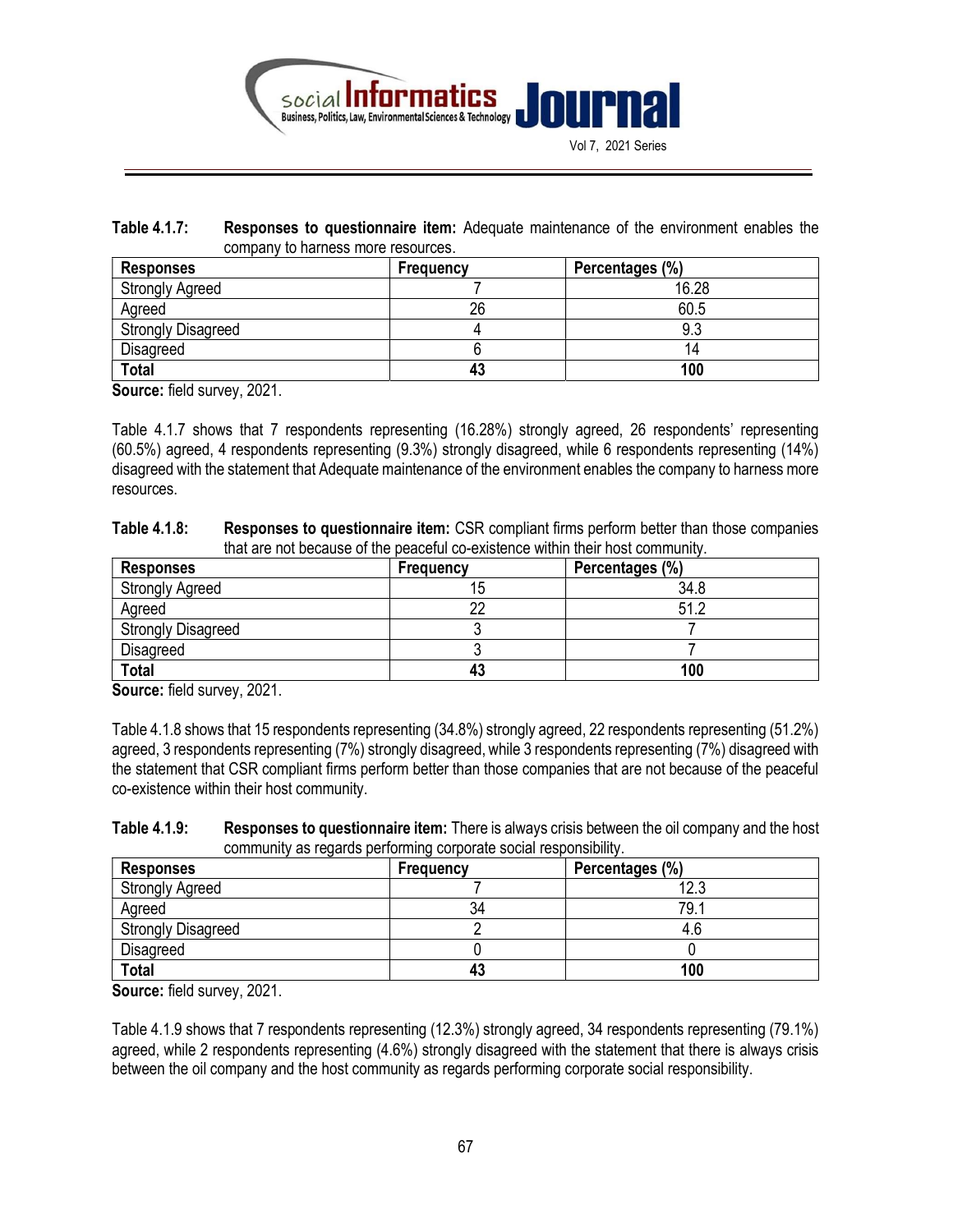

#### Research Question 2: What are the consequences of not being socially responsive?

Table 4.1.10: Responses to questionnaire item: As an indigene of the host community, you believe Nigeria Agip Oil Company is expected to support developmental projects.

| <b>Responses</b>          | Frequency | Percentages (%) |
|---------------------------|-----------|-----------------|
| <b>Strongly Agreed</b>    | 53        | 59.6            |
| Agreed                    | 36        | 40.4            |
| <b>Strongly Disagreed</b> |           |                 |
| <b>Disagreed</b>          |           |                 |
| <b>Total</b>              | 89        | 100             |

Table 4.1.10 shows that out of 89 respondents, 53 representing (59.6%) strongly agreed, while 36 respondents representing (40.4%) agreed with the statement that as an indigene of the host community, you believe Nigeria Agip Oil Company is expected to support developmental projects.

| Table 4.1.11: | Responses to questionnaire item: Nigeria Agip oil Company has been reluctant to support |
|---------------|-----------------------------------------------------------------------------------------|
|               | community development, so the indigenes become hostile.                                 |

| Responses                 | Frequency | Percentages (%) |
|---------------------------|-----------|-----------------|
| <b>Strongly Agreed</b>    |           | 10.             |
| Agreed                    | 26        | 29.2            |
| <b>Strongly Disagreed</b> |           | 13.5            |
| <b>Disagreed</b>          | 42        | 47.2            |
| <b>Total</b>              | 89        | 100             |

Source: field survey, 2021.

Table 4.1.11 shows that out of 89 respondents, 9 representing (10.1%) strongly agreed, 26 respondents representing (29.2%) agreed, 12 respondents representing (13.5%) strongly disagreed, while 42 respondents representing (47.2%) disagreed with the statement that Nigeria Agip oil Company has been reluctant to support community development, so the indigenes became hostile.

Table 4.1.12: Responses to questionnaire item: Sustainability may become impossible as Nigeria Agip Oil Company did not make provision for social demands.

| <b>Responses</b>          | Frequency | Percentages (%) |
|---------------------------|-----------|-----------------|
| <b>Strongly Agreed</b>    | $\sim$    | 13.5            |
| Agreed                    | 4         | 46.             |
| <b>Strongly Disagreed</b> | 25        | 28.             |
| <b>Disagreed</b>          |           | 12.3            |
| <b>Total</b>              | 89        | 100             |

Source: field survey, 2021.

Table 4.1.12 shows that out of 89 respondents, 12 representing (13.5%) strongly agreed, 41 respondents representing (46.1%) agreed, 25 respondents representing (28.1%) strongly disagreed, while 11 respondents representing (12.3%) disagreed with the statement that Sustainability may become impossible as Nigeria Agip Oil Company did not make provision for social demands.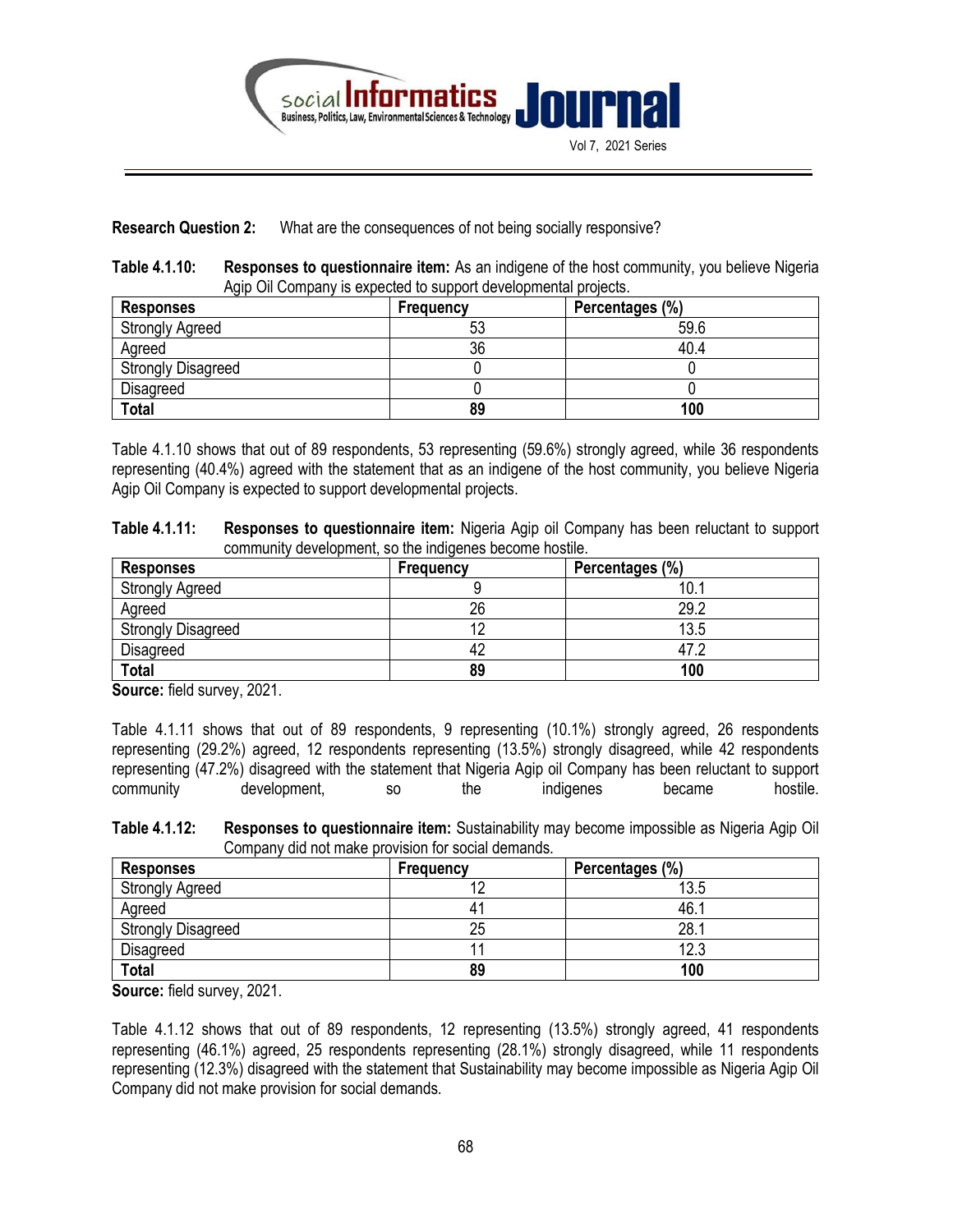

Table 4.1.13: Responses to questionnaire item: Nigeria Agip Oil Company has significantly contributed to the development of your community.

| Responses                 | <b>Frequency</b> | Percentages (%) |
|---------------------------|------------------|-----------------|
| <b>Strongly Agreed</b>    | 16               | 17.97           |
| Agreed                    | 32               | 35.95           |
| <b>Strongly Disagreed</b> |                  | 20.2            |
| <b>Disagreed</b>          | 23               | 25.84           |
| <b>Total</b>              | 89               | 100             |

Source: field survey, 2021.

Table 4.1.13 shows that out of 89 respondents, 16 representing (18%) strongly agreed, 32 respondents representing (36%) agreed, 18 respondents representing (20.2%) strongly disagreed, while 23 respondents representing (26%) disagreed with the statement that Nigeria Agip Oil Company has significantly contributed to the development of your community.

| Table 4.1.14: | <b>Responses to questionnaire item:</b> The presence of Nigeria Agip Oil Company in your |
|---------------|------------------------------------------------------------------------------------------|
|               | community is more of a blessing to the indigenes.                                        |

| <b>Responses</b>          | Frequency | Percentages (%) |
|---------------------------|-----------|-----------------|
| <b>Strongly Agreed</b>    |           |                 |
| Agreed                    | 63        | 70.8            |
| <b>Strongly Disagreed</b> |           |                 |
| <b>Disagreed</b>          | 18        | 20.2            |
| <b>Total</b>              | 89        | 100             |

Source: field survey, 2021.

Table 4.1.14 shows that out of 89 respondents, 3 representing (3.4%) strongly agreed, 63 respondents representing (70.8%) agreed, 5 respondents representing (5.6%) strongly disagreed, while 18 respondents representing (20.2%) disagreed with the statement that the presence of Nigeria Agip Oil Company in your community is more of a blessing to the indigenes.

## 4.2 Test of Hypothesis

In the study, three hypotheses were empirically tested. This was used to verify the validity of the proposition as well as to give out the relationship between the variables under study with the 5% degree of freedom (Df) and 0.05 level of significance. Chi-square was used to test the research hypotheses denoted by:

$$
X^2 = \sum \frac{(6 - 6e)^2}{6}
$$

Where:

 $X^2$  = Calculated value of chi-square

fo = Observed frequency

fe = Expected frequency

 $\sum$  = Summation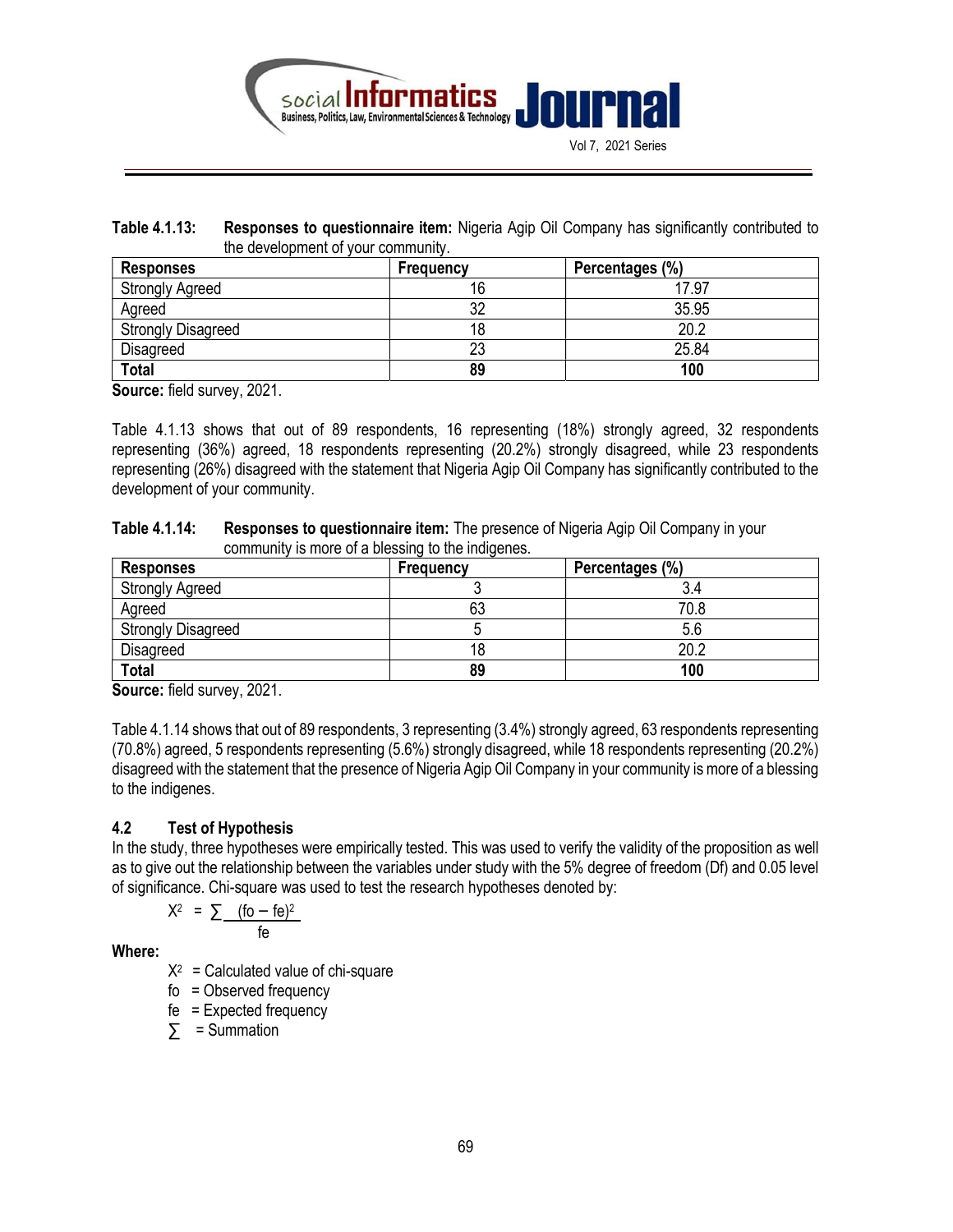

At 3% degree of freedom and 0.05 level of significance, the critical value was denoted as (  $(x^{t} = 7.815)$ . If the calculated value of chi-square  $(x^2)$  is greater than the table or critical value, we reject the Null hypothesis and accept the Alternative and vice versa.

## Hypothesis 1

- H<sub>0</sub>: Engaging in Corporate Citizenship has no significant effects on firms' Performance.
- H<sub>1</sub>: Engaging in Corporate Citizenship significantly affects firms' Performance.

| י טוויד שומאז וווטי טטטווטטאטווואס טוט אווויז ווויד אות |           |    |    |          |    |       |         |     |
|---------------------------------------------------------|-----------|----|----|----------|----|-------|---------|-----|
| <b>Responses</b>                                        |           | Q2 | Q3 | Q4       | Q5 | 'otal | Average | טו  |
| . е<br>J.M                                              | 40        | 40 |    | 15       |    | 109   | 109/5   | nr. |
|                                                         |           |    | 26 | nn       | 34 | 87    | 87/5    |     |
| ∪.u                                                     |           |    |    |          |    |       | 9/5     |     |
|                                                         |           |    |    |          |    | 10    | 10/5    |     |
| Total                                                   | 43        | 43 | 43 | 49<br>43 | 43 | 215   |         |     |
| .                                                       | $- - - -$ |    |    |          |    |       |         |     |

## Table  $4.2.1:$  Analysis of Responses from table  $4.1.5 - 4.1.9$ .

Source: field survey, 2021.

In computing the expected frequency (fe), we have the following:

Expected Frequency (fe) = All observed frequencies Number of observation = 43 4  $= 10.75$ 

#### Table 4.2.2: Computation of Chi-square

| Option                    | t o | f e   | $(f\mathbf{o} - f\mathbf{e})$ | $\int (fo - fe)^2$ | $(fo-fe)2$ |
|---------------------------|-----|-------|-------------------------------|--------------------|------------|
|                           |     |       |                               |                    | $f$ $e$    |
| <b>Strongly Agreed</b>    | 22  | 10.75 | 11.25                         | 126.56             | 11.77      |
| Agreed                    |     | 10.75 | 6.25                          | 39.06              | 3.63       |
| <b>Strongly Disagreed</b> |     | 10.75 | $-8.75$                       | $-76.56$           | $-7.12$    |
| Disagreed                 |     | 10.75 | $-8.75$                       | $-76.56$           | $-7.12$    |
| <b>Total</b>              | 43  |       |                               |                    | 1.16       |

Source: field survey, 2021.

The analysis in table 4.2.2 shows that the calculated chi-square value is  $(x^2 = 1.16)$  is less than the table or critical value ( $x^t = 7.815$ ), we accept the Null hypothesis which states that Engaging in Corporate Citizenship has no significant effects on firms' Performance, and reject the Alternative.

## Hypothesis 2:

- H<sub>0</sub>: There are no significant consequences of not being socially responsive.
- H<sub>1</sub>: There are significant consequences of not being socially responsive.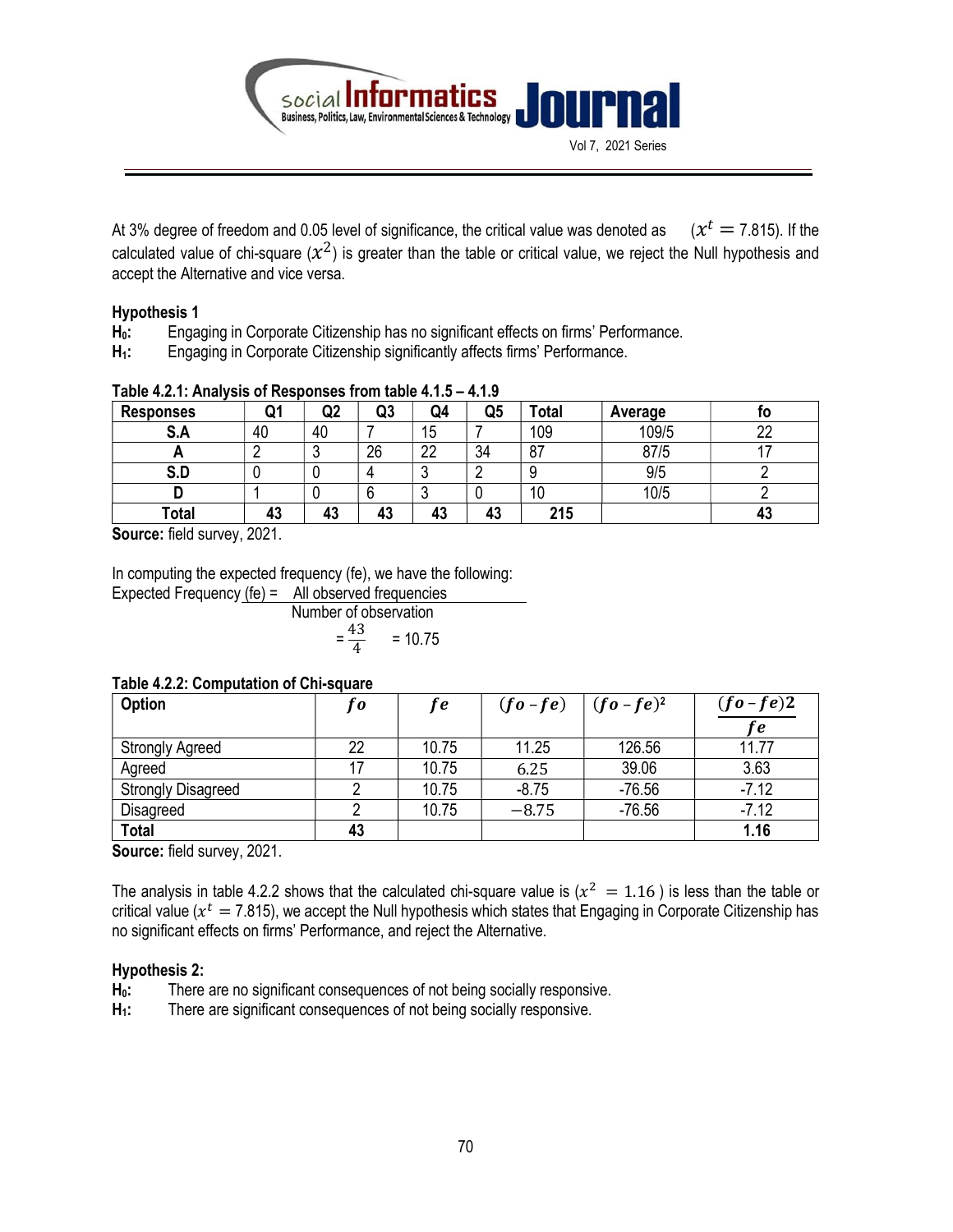

Vol 7, 2021 Series

#### Table 4.2.3: Analysis of Responses from table 4.1.10 – 4.1.14

| <b>Responses</b> | u. | Q2        | Q3              | Q4        | Q5 | 'otal | Average | טו |
|------------------|----|-----------|-----------------|-----------|----|-------|---------|----|
| e<br>.SA         | 53 | O<br>×.   | $\sqrt{2}$<br>- | 16        |    | 93    | 93/5    | 19 |
| <u>r</u>         | 35 | 26        |                 | າາ<br>J۷  | 63 | 197   | 197/5   | 39 |
| S.D              |    | 12<br>1 L | 25              | 18        |    | 60    | 60/5    |    |
|                  |    | 42        |                 | nn.<br>د∠ | 18 | 94    | 94/5    | 19 |
| Total            | 89 | 89        | 89              | 89        | 89 | 444   |         | 89 |

Source: field survey, 2021.

In computing the expected frequency (fe), we have the following:

| Expected Frequency (fe) $=$ | All observed frequencies        |
|-----------------------------|---------------------------------|
|                             | Number of observation           |
|                             | $=$ $\frac{43}{1}$<br>$= 10.75$ |

## Table 4.2.4: Computation of Chi-square

| Option                    | fo | <i>fe</i> | $(fo - fe)$ $(fo - fe)^2$ |        | $(fo-fe)2$ |
|---------------------------|----|-----------|---------------------------|--------|------------|
|                           |    |           |                           |        | fe         |
| Strongly Agreed           | 19 | 10.75     | 8.25                      | 68.06  | 6.33       |
| Agreed                    | 39 | 10.75     | 28.25                     | 798.06 | 74.23      |
| <b>Strongly Disagreed</b> | 12 | 10.75     | 1.25                      | 1.56   | 0.15       |
| Disagreed                 | 19 | 10.75     | 8.25                      | 68.06  | 6.33       |
| <b>Total</b>              | 43 |           |                           |        | 101.89     |

Source: field survey, 2021.

The analysis in table 4.2.4 shows that the calculated chi-square value is  $(\chi^2~=101.89)$  is greater than the table or critical value ( $x^t=$  7.815), we reject the Null hypothesis and accept Alternative which states that there are significant consequences of not being socially responsive.

## 5. DISCUSSION OF FINDINGS

The analysis from table 4.2.2 shows that the calculated chi-square value ( $\chi^2~=1.16$  ) is less than the table or critical value ( $x^t=$  7.815), based on this, we accept the Null hypothesis which states that engaging in Corporate Citizenship has no significant effects on firms' Performance and reject the Alternative; the Staff of Nigerian Agip Oil Company are of the view that being socially responsible does not necessarily impact on their productivity, although CSR has some advantages but the major factors that enhances performance are resilience at work, team-work, strategic planning and meeting customers' needs. This opinion conflicts the finding of Ukpabi, Ikaba, Enyindah, Orji, and Idatoru, (2014) which affirmed that there is a significant correlation between CSR and organizational effectiveness. The second hypothesis result revealed that the calculated chi-square value ( $x^2 = 101.89$ ) is greater than the table or critical value ( $x^t=$  7.815), the Null hypothesis was rejected while the Alternative was accepted which states that there are significant consequences of not being socially responsive.